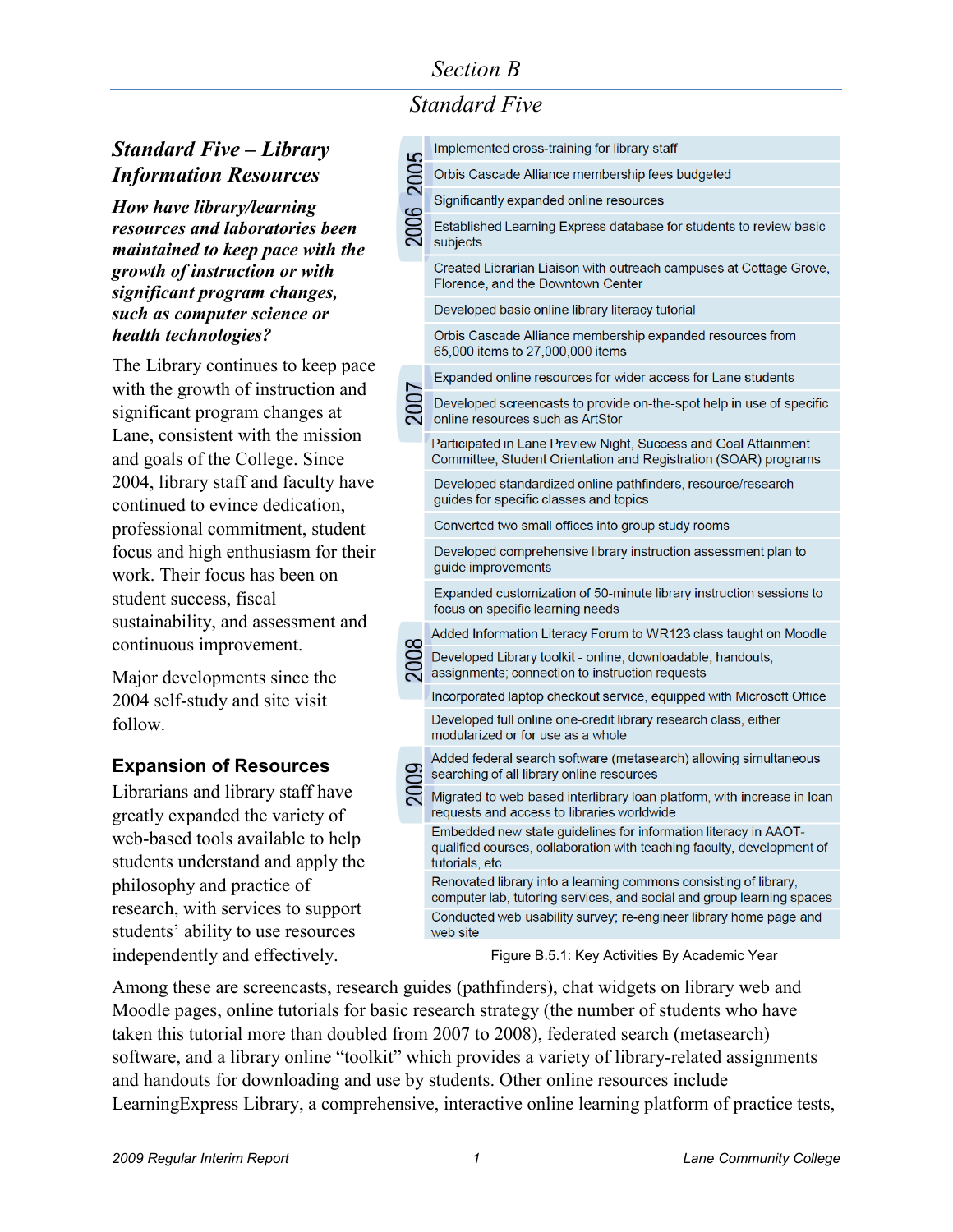## *Section B*

# *Standard Five*

and tutorial courses designed to help students and adult learners succeed on the academic or licensing tests they must pass.

The Library's home page is second only to the college's home page for number of visits.<sup>[1](#page-1-0)</sup> In fiscal year 2008, students performed 409,988 searches of the library catalog – which equates to nearly 28 searches for each credit student that year.

They completed 121,793 searches of library subscription databases, and downloaded the full text of  $56,100$  articles.<sup>[2](#page-1-1)</sup> Between January and June 2009, the 41 web guides developed by librarians to aid research on specific topics, and for specific courses, received  $8,821$  hits.<sup>[3](#page-1-2)</sup>

The Library has responded to research identifying its important role in student persistence by increasing its participation in campus-wide retention efforts through active involvement with the Student Success

*In questions asked of students during a recent portal focus group, more students said they were "very satisfied" with the information received about the library.*

and Goal Attainment committee, participation in Lane Preview Night, and in the annual Student Orientation and Registration program, and by ensuring students know what resources are available to them. In November 2008, the entire web site was subjected to a usability study and revised in response to feedback received.

Budget reductions since 2006 have affected library services. In July 2006, the Library lost 14% of its budgeted classified staff, which included a dedicated technical support position, and 75% of its budget for hourly classified staff or circulation assistance. The library is now open 18% fewer hours than in 2004.

Losses in staffing levels, while difficult to absorb, have resulted in some positive outcomes. Cross-training among remaining staff members, particularly in supporting activities of the Circulation department, is now standard practice and many staff members have voiced appreciation for the opportunity to learn new skills and have more personal interaction with students.

### **Expansion of Formal Instructional Efforts**

Library faculty developed a comprehensive instructional assessment plan in 2007 that included identifying, collecting and analyzing baseline data, utilizing best practices in library instruction, and comparing Lane's information literacy program to national standards developed by the Association of College Research Libraries and the American Library Association.

 $\overline{a}$ 

*<sup>1</sup> Source: Library Automated System*

<span id="page-1-1"></span><span id="page-1-0"></span>*<sup>2</sup> GoogleAnalytics, mar23\_aug19TopContent: March 23, 2009 - August 19, 2009 Google Analytics Top Content pages for [www.lanecc.edu](http://www.lanecc.edu/) - includes [www.lanecc.edu/library;](http://www.lanecc.edu/library) Sept\_mar23LCCTopContent: September 1, 2008 - March 23,2009 Google Analytics Top Content pages fo[r www.lanecc.edu;](http://www.lanecc.edu/) Sept\_mar23LibraryTopContent: September 1, 2008 - March 23,2009 Google Analytics Top Content pages for [www.lanecc.edu/library](http://www.lanecc.edu/library) <sup>3</sup> Source: Library Automated System*

<span id="page-1-2"></span>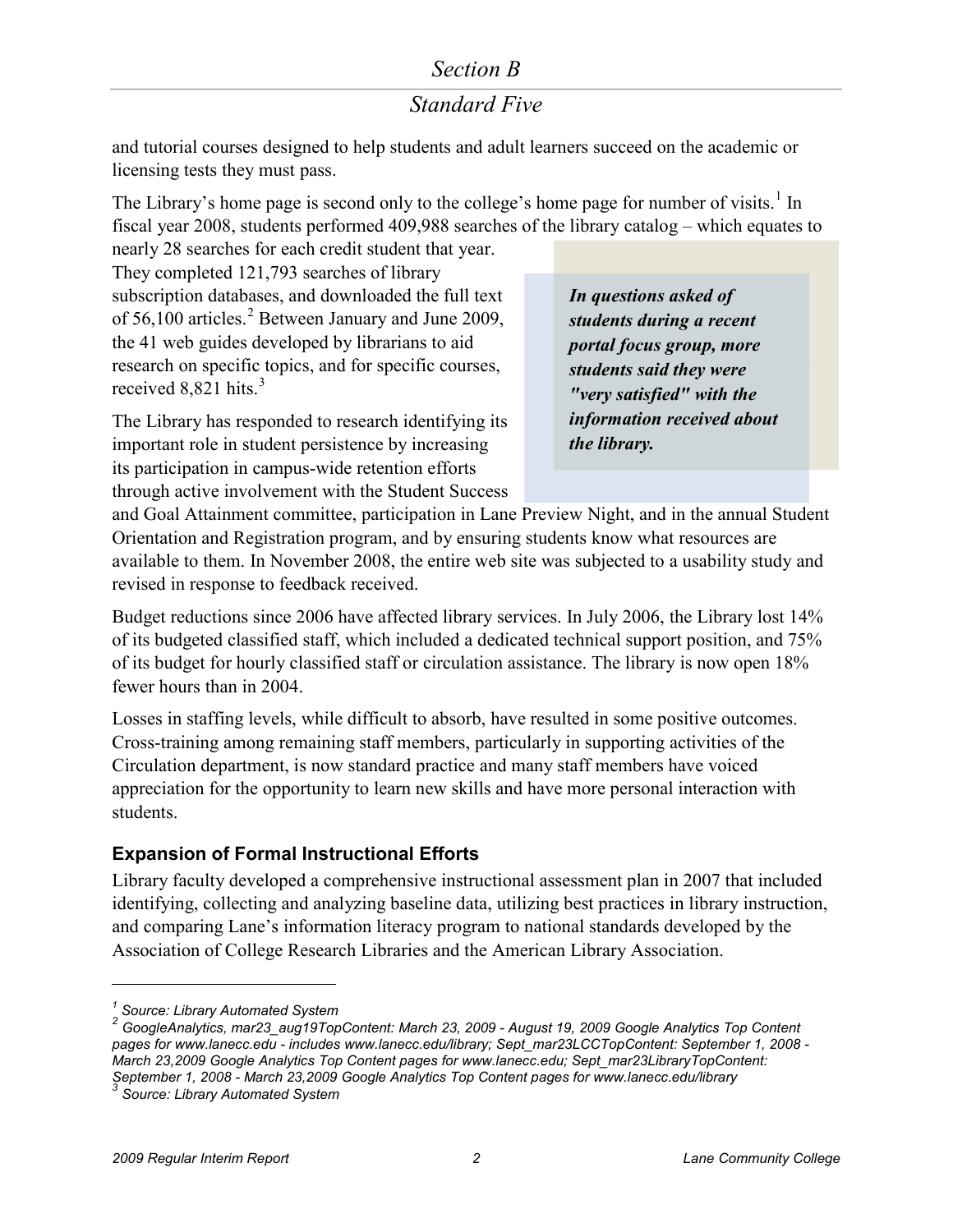## *Section B*

# *Standard Five*

New assessment tools have been added to library instruction resources. Among these are

- development and revision of online tutorials
- addition of feedback loops for Library Information and Research (*Library 127*) module
- refinement of information literacy outcomes
- development of learning outcomes for all aspects of the formal and informal instruction program
- development of new evaluation forms for faculty and student evaluation of library classroom instruction

Many Library faculty have responded to the data by making important improvements to formal instruction. "Clinics" were added to improve success and retention rates for students in the *Library 127* class. Highly customized presentations were created for nursing program students and faculty to introduce specialized medical databases, resources and search techniques, and to focus on sources for evidence-based practice. Library surveys indicate a much higher rate of student and instructor satisfaction with this more customized instruction.

### **Membership in the Orbis Cascade Alliance**

Access to resources, particularly print resources, improved substantially in November 2005 when Lane joined the Orbis Cascade Alliance, a consortium of 37 academic libraries in Washington and Oregon. The Alliance's holdings of 27 million items, while not a substitute for a solid local collection, have provided students and staff access to a vastly expanded collection of supplemental resources. In January 2009, Alliance libraries migrated to a new platform for its consortial borrowing activities. Students, faculty and staff can now search the Alliance holdings on *WorldCat*, which has more than tripled inter-library loan requests from staff and students.

As of 2006, membership fees in this consortium have been routinely included in the library budget, allowing continued access to a large collection without requiring additional reductions in materials acquisition. The cost-effectiveness of membership is also demonstrated in the wealth of expertise available when making decisions about products, services, system configurations, etc. Participation in Alliance Council and committees provides many opportunities for staff development and innovation.